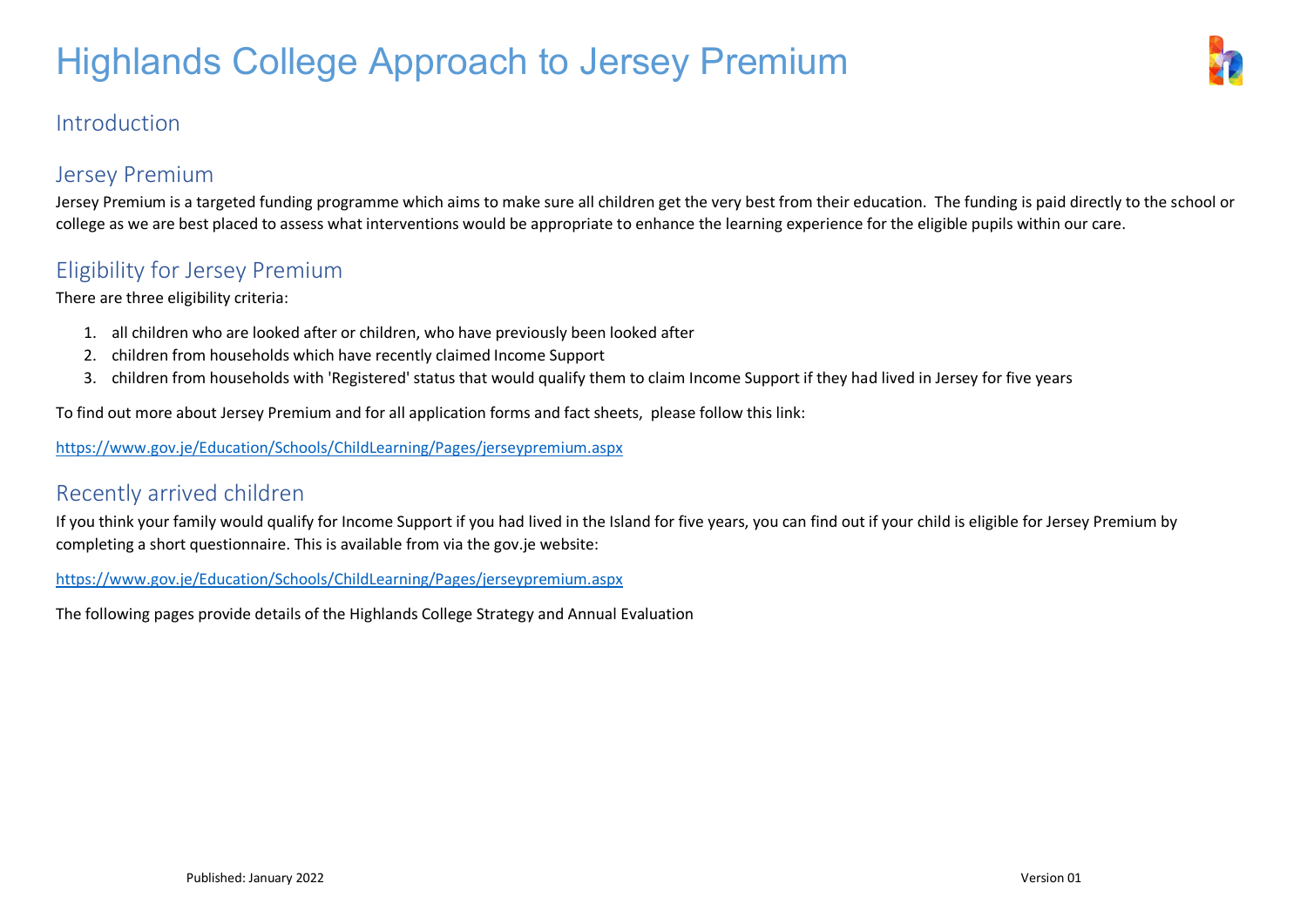

#### Overview

|                                   | 2018/19                 | 2019/20                 | 2020/21                 | 2021/22                 |
|-----------------------------------|-------------------------|-------------------------|-------------------------|-------------------------|
| <b>Further Education Students</b> | 701                     | 679                     | 694                     | 666                     |
| <b>Proportion Jersey Premium</b>  | 29% (203)               | 26% (178)<br>27% (187)  |                         | 29% (194)               |
| Jersey Premium Allocation         | £0                      | £96,000<br>£158,000     |                         | £161,000                |
| <b>Publish Date</b>               | N/A                     | February 2020           | January 2021            | January 2022            |
| <b>Review Date</b>                | N/A                     | December 2020           | December 2021           | December 2022           |
| Statement authorised by           | <b>SLT</b>              | <b>SLT</b>              | <b>SLT</b>              | <b>SLT</b>              |
| Pupil Premium Lead                | <b>Stuart Philip</b>    | <b>Stuart Philip</b>    | <b>Stuart Philip</b>    | <b>Stuart Philip</b>    |
| <b>Governor Lead</b>              | John Pinel/Paul Harding | John Pinel/Paul Harding | John Pinel/Paul Harding | John Pinel/Paul Harding |

#### Statement of Intent

- Jersey Premium students will achieve as good/better in comparison to their peers against the college's Key Performance Indicators (KPIs)
- Jersey Premium students will become better learners during their studies at Highlands College
- Jersey Premium students are monitored as part of the college's quality cycle to ensure performance levels are meeting expectations at key points within the academic year. This ensures that we can identify areas for improvement and respond appropriately to ensure continued progression and success throughout the academic year
- All staff are aware of their influence and impact on positive outcomes for Jersey Premium students

#### Intended Outcomes

| <b>Key Performance Indicator</b>                | <b>Cross-college targets for all students</b>                                                 | Jersey Premium Tolerance compared to peers/college target |
|-------------------------------------------------|-----------------------------------------------------------------------------------------------|-----------------------------------------------------------|
| <b>Attendance</b>                               | 94%                                                                                           | $+/-5%$                                                   |
| <b>Achievement (incl. Retention &amp; Pass)</b> | 87% (National Benchmark)                                                                      | $+/-5%$                                                   |
| Value-Added                                     | Level $3 - (80\%$ of students performing in the top 25% nationally)<br>Level 2 - Merit+ grade | $+/-5%$                                                   |
| <b>Quality of Learning Experience</b>           | 90% good/better (reported by Jersey Premium students)                                         | $+/-5%$                                                   |
| <b>Overall Satisfaction</b>                     | 93%                                                                                           | $+/-5%$                                                   |
| <b>Positive Destinations</b>                    | 90%                                                                                           | $+/-5%$                                                   |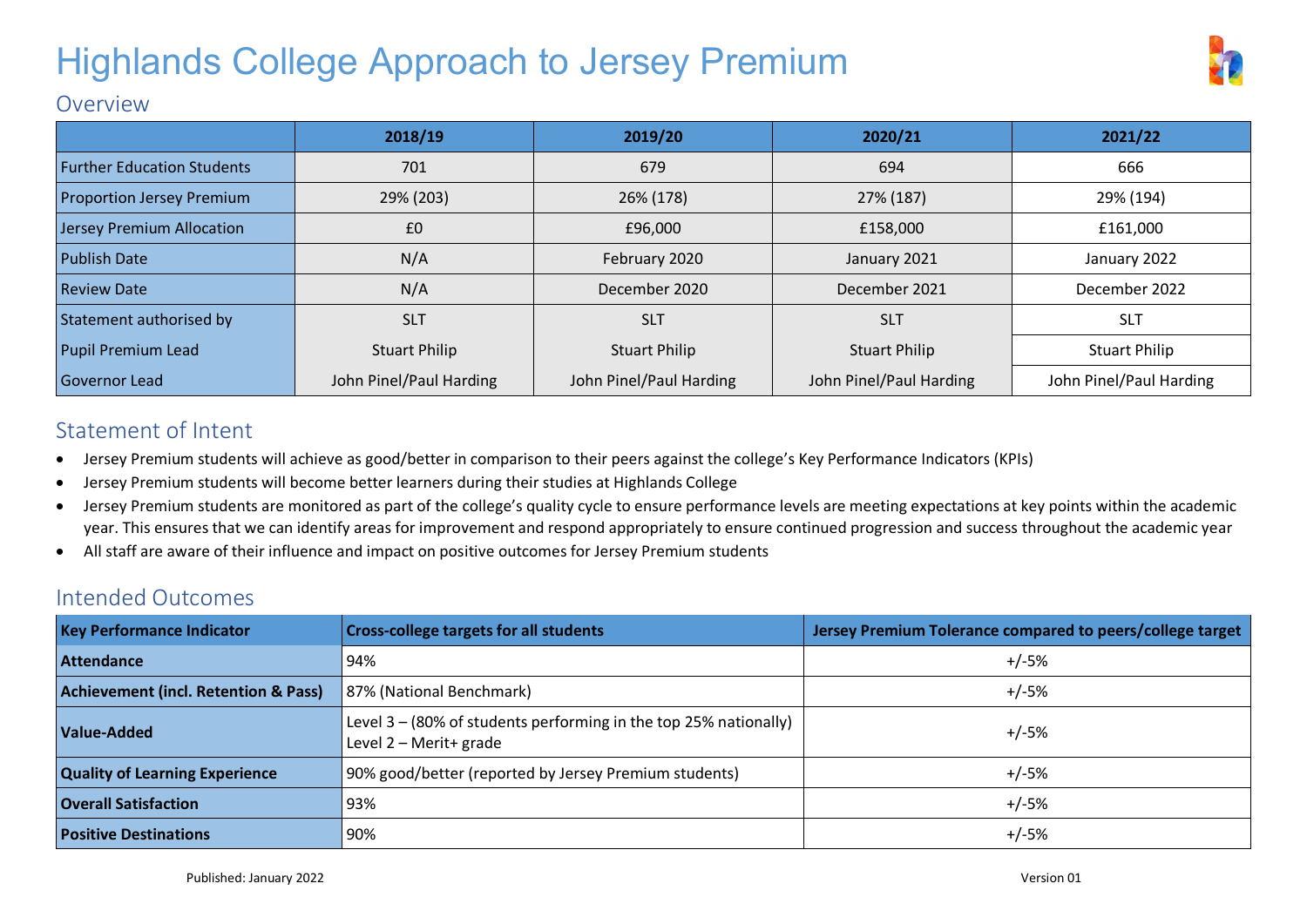

### Summary of Actual Outcomes

| <b>Key Performance Indicator</b>                                      | <b>Evaluative Statement</b>                                                                                                                                                                                                                                                                                                                                                                                                                                                                                                                                              |
|-----------------------------------------------------------------------|--------------------------------------------------------------------------------------------------------------------------------------------------------------------------------------------------------------------------------------------------------------------------------------------------------------------------------------------------------------------------------------------------------------------------------------------------------------------------------------------------------------------------------------------------------------------------|
| Attendance                                                            | Jersey Premium students are AS likely to attend their course (89%) as their peers (92%). This outcomes has remained consistent<br>throughout the last 3 years - however below the college target. In 2020/21 there was a sharp decline in attendance on Level 1 (78%)<br>compared to their peers (92%).                                                                                                                                                                                                                                                                  |
| <b>Retention</b>                                                      | Jersey Premium students are AS likely to remain on their course to the end (93%) as their peers (94%). This outcome has remained<br>consistent throughout the last 3 years and in line with college targets.                                                                                                                                                                                                                                                                                                                                                             |
| Pass                                                                  | Jersey Premium students are AS likely to pass their course, if they remain to the end (94%), as their peers (96%). This outcome has<br>remained consistent throughout the last 3 years and in line with college targets.                                                                                                                                                                                                                                                                                                                                                 |
| Achievement                                                           | Jersey Premium students are AS likely to achieve their course, in relation to starting point (88%), as their peers (91%). This outcome has<br>remained consistent through out the last 3 years. Despite being inline with college targets it is 3% below their peers. In 2019/20 Level 2<br>achievement declined by 6% however, for 2020/21 this returned to college target levels of 87%.                                                                                                                                                                               |
| Value-Added - Level 3                                                 | Jersey Premium students are AS likely to achieve their target grade (62%) as their peers (62%). This outcome has improved significantly<br>during the last 3 years. Nevertheless, like their peers, this remains below the college target of 80%.<br>Jersey Premium students are NO MORE likely to achieve more than 1 grade below their target (14%) than their peers (15%). This<br>outcome has improved This outcome has improved significantly during the last 3 years. Nevertheless, like their peers, this remains<br>outside the college target of less than 10%. |
| Value-Added - Level 2                                                 | Jersey Premium students are AS likely to achieve their target grade of a Merit+ (93%) as their peers (95%). This outcome has remained<br>consistent throughout the 3 year trend and is above college targets. Despite Jersey Premium students attain a higher percentage of<br>Distinction grades (27%) than their peers (22%) they are LESS likely to attain Distinction* grades than their peers (31%). Furthermore,<br>Jersey Premium students are more likely to achieve a smaller qualification - Certificate (20%) than their peers (9%).                          |
| Value-Added - GCSE Resits                                             | English: Jersey Premium students are LESS likely to achieve a 4+ grade, in a single year (67%), compared to their peers (83%).<br>Nevertheless, this outcome has improved significantly during the last 3 years and is now in line with the college target of 66%.<br>Maths: Jersey Premium students are LESS likely to achieve a 4+ grade, in a single year (42%), compared to their peers (68%).<br>Nevertheless, this outcome has improved significantly during the last 3 years and is now in line with the college target of 40%.                                   |
| <b>Quality of Learning Experience</b><br>(incl. Overall Satisfaction) | Jersey Premium students are AS likely to rate the quality of their learning experience as good/better (89%) along with their peers (92%).<br>This outcome has remained consistent throughout the last 3 years and inline with college targets (90%). Nevertheless, Jersey Premium<br>student satisfaction relating to Information, Advice and Guidance (73%) is below that of their peers (80%) and the college target (90%).                                                                                                                                            |
| <b>Positive Destinations</b>                                          | Overall, Jersey Premium students are AS likely to progress to positive destinations (81%) as their peers (86%). Nevertheless, like their<br>peers, this is below the college target of 90%. Furthermore, Jersey Premium student completing Level 2 qualifications are LESS likely to<br>progress to a positive destination (71%) compared to their peers (81%).                                                                                                                                                                                                          |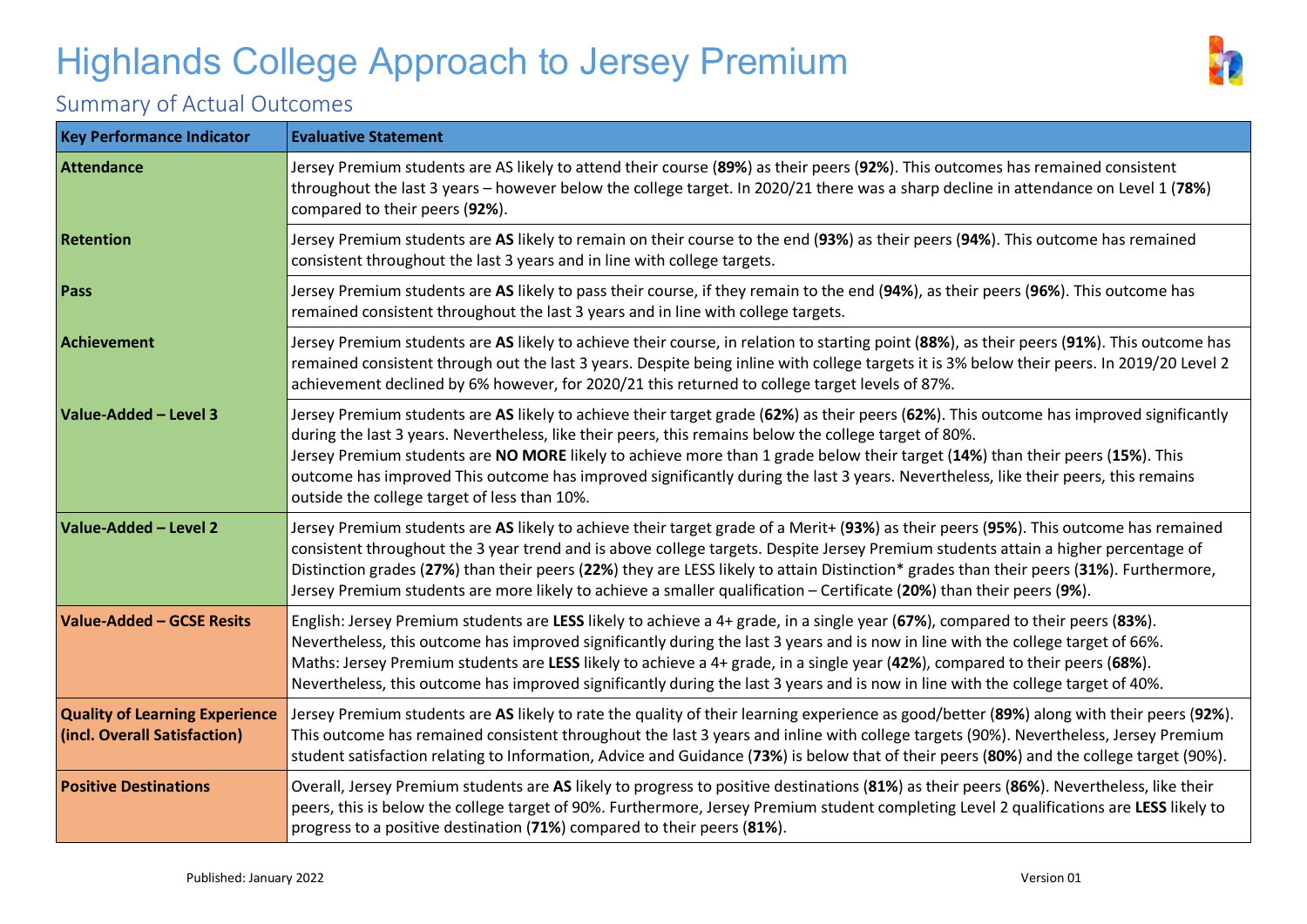

Jersey Premium – Performance against Key Performance Indicators (Attendance)

| <b>Context</b> | <b>Evaluative Statements (in comparison with peers)</b> | Percentage | <b>Comparison</b><br>(Peers) | <b>Comparison</b><br>(Previous Year) | <b>Comparison</b><br>(college target) |
|----------------|---------------------------------------------------------|------------|------------------------------|--------------------------------------|---------------------------------------|
| <b>All</b>     | <b>Jersey Premium students</b>                          |            |                              |                                      | 94%                                   |
| 2020/21        | AS likely to attend their course                        | 89%        | $-3$                         | $+3$                                 | $-5$                                  |
| 2019/20        | AS likely to attend their course                        | 86%        | $-2$                         | -3                                   | $-8$                                  |
| 2018/19        | AS likely to attend their course                        | 89%        | $-1$                         | N/A                                  | $-5$                                  |
| Level 3        | Jersey Premium students                                 |            |                              |                                      |                                       |
| 2020/21        | AS likely to attend their course                        | 90%        | $-2$                         | $=$                                  | $-4$                                  |
| 2019/20        | AS likely to attend their course                        | 90%        | $-2$                         | $+2$                                 | $-4$                                  |
| 2018/19        | AS likely to attend their course                        | 88%        | $-3$                         | N/A                                  | $-5$                                  |
| Level 2        | Jersey Premium students                                 |            |                              |                                      |                                       |
| 2020/21        | AS likely to attend their course                        | 89%        | $-3$                         | $-1$                                 | $-5$                                  |
| 2019/20        | AS likely to attend their course                        | 90%        | $-2$                         | $+1$                                 | $-4$                                  |
| 2018/19        | AS likely to attend their course                        | 89%        | $+1$                         | N/A                                  | $-5$                                  |
| Level 1        | Jersey Premium students                                 |            |                              |                                      |                                       |
| 2020/21        | AS likely to attend their course                        | 78%        | $-14$                        | -6                                   | $-16$                                 |
| 2019/20        | AS likely to attend their course                        | 84%        | $-2$                         | -8                                   | $-10$                                 |
| 2018/19        | AS likely to attend their course                        | 96%        | $-1$                         | N/A                                  | $+2$                                  |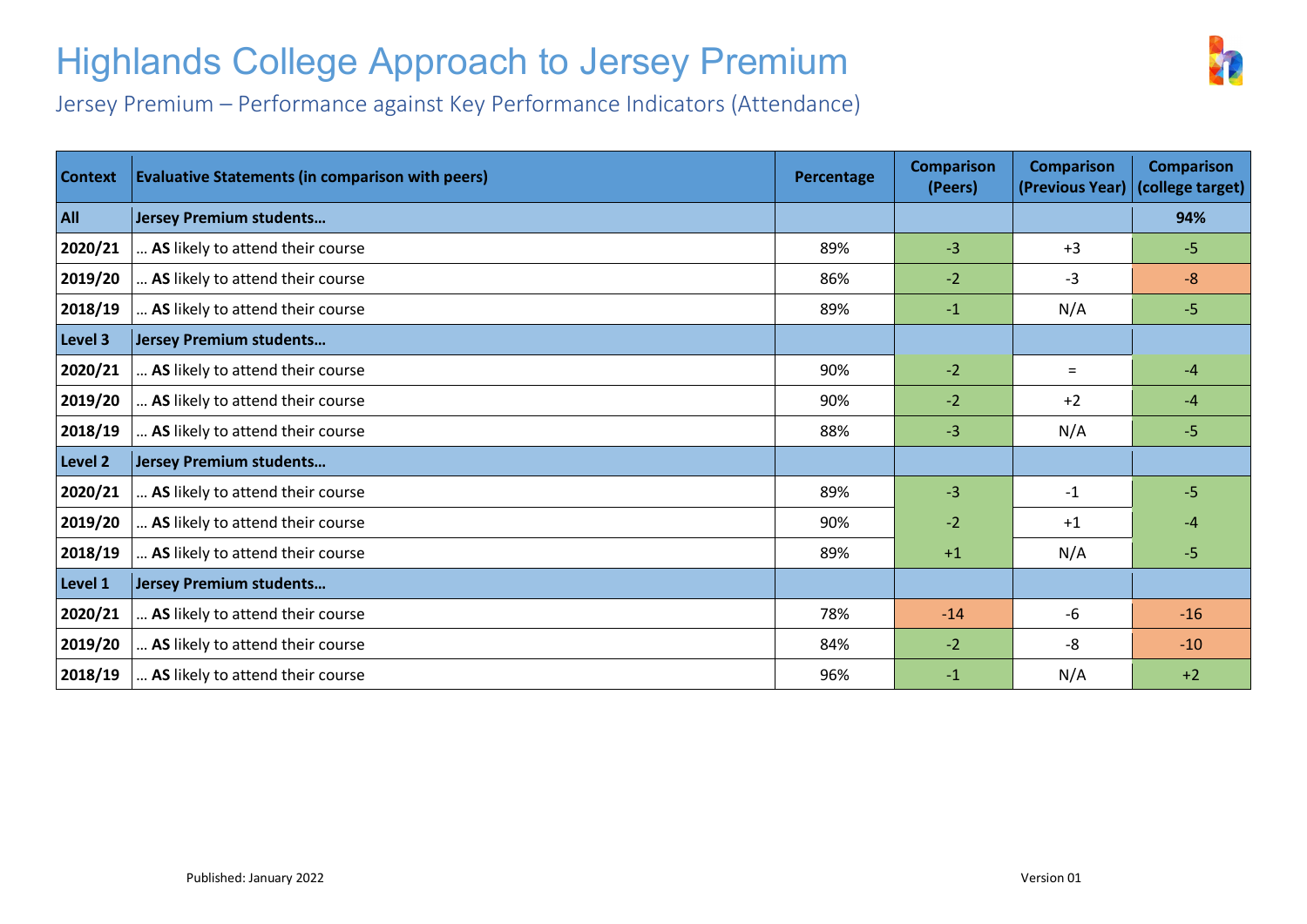Jersey Premium – Performance against Key Performance Indicators (Retention)

Percentage of students who remain on their course during the academic year

(% of students at May census point compared to November census point)

| <b>Context</b> | <b>Evaluative Statements (in comparison with peers)</b> | Percentage | <b>Comparison</b><br>(Peers) | <b>Comparison</b><br>(Previous Year) | <b>Comparison</b><br>(college target) |
|----------------|---------------------------------------------------------|------------|------------------------------|--------------------------------------|---------------------------------------|
| All            | Jersey Premium students                                 |            |                              |                                      | 93%                                   |
| 2020/21        | AS likely to remain on their course to the end          | 93%        | $-1$                         | $-1$                                 | $=$                                   |
| 2019/20        | AS likely to remain on their course to the end          | 94%        | $=$                          | $+1$                                 | $+1$                                  |
| 2018/19        | AS likely to remain on their course to the end          | 93%        | $-2$                         | N/A                                  | $=$                                   |
| Level 3        | Jersey Premium students                                 |            |                              |                                      |                                       |
| 2020/21        | AS likely to remain on their course to the end          | 93%        | $-2$                         | $-4$                                 | $=$                                   |
| 2019/20        | MORE likely to remain on their course to the end        | 97%        | $+5$                         | $+3$                                 | $+4$                                  |
| 2018/19        | AS likely to remain on their course to the end          | 94%        | $-2$                         | N/A                                  | $+1$                                  |
| Level 2        | Jersey Premium students                                 |            |                              |                                      |                                       |
| 2020/21        | AS likely to remain on their course to the end          | 94%        | $+4$                         | $+4$                                 | $+1$                                  |
| 2019/20        | AS likely to remain on their course to the end          | 90%        | $-4$                         | $=$                                  | $-3$                                  |
| 2018/19        | AS likely to remain on their course to the end          | 90%        | $-1$                         | N/A                                  | $-3$                                  |
| Level 1        | Jersey Premium students                                 |            |                              |                                      |                                       |
| 2020/21        | AS likely to remain on their course to the end          | 100%       | $+3$                         | $+8$                                 | $+7$                                  |
| 2019/20        | AS likely to remain on their course to the end          | 92%        | -4                           | $+3$                                 | $-1$                                  |
| 2018/19        | AS likely to remain on their course to the end          | 89%        | $-3$                         | N/A                                  | $-4$                                  |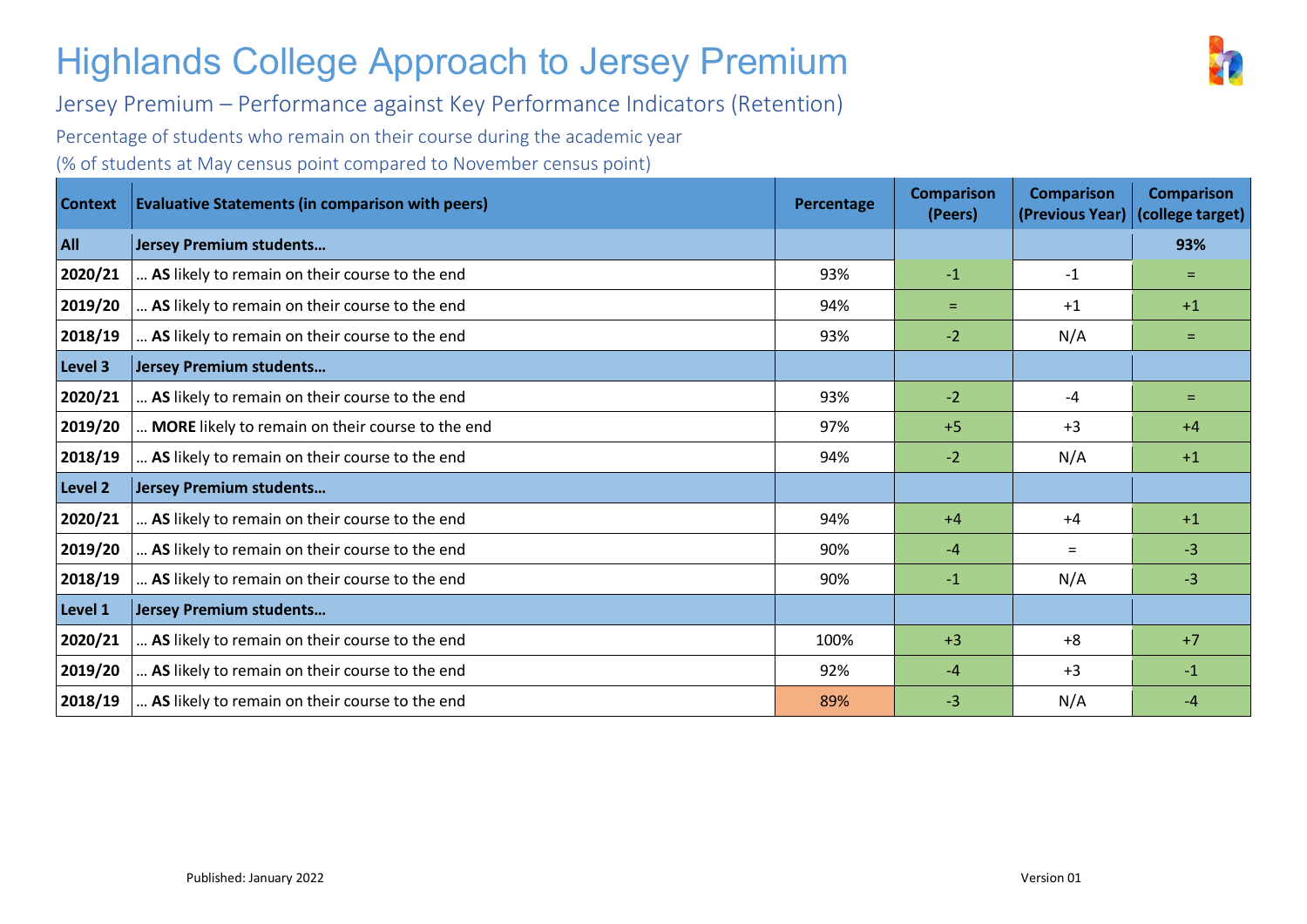Jersey Premium – Performance against Key Performance Indicators (Pass)

Percentage of students who pass on their course at the end of the academic year

(% measured against number of students on course at May census)

| <b>Context</b> | <b>Evaluative Statements (in comparison with peers)</b> | Percentage | <b>Comparison</b><br>(Peers) | <b>Comparison</b><br>(Previous Year) | <b>Comparison</b><br>(college target) |
|----------------|---------------------------------------------------------|------------|------------------------------|--------------------------------------|---------------------------------------|
| <b>All</b>     | Jersey Premium students                                 |            |                              |                                      | 93%                                   |
| 2020/21        | AS likely to pass their course                          | 94%        | $-2$                         | $+3$                                 | $+1$                                  |
| 2019/20        | AS likely to pass their course                          | 91%        | $-1$                         | $-2$                                 | $-2$                                  |
| 2018/19        | AS likely to pass their course                          | 93%        | $-2$                         | N/A                                  | $=$                                   |
| Level 3        | Jersey Premium students                                 |            |                              |                                      |                                       |
| 2020/21        | AS likely to pass their course                          | 95%        | $-2$                         | $+3$                                 | $+2$                                  |
| 2019/20        | AS likely to pass their course                          | 92%        | $-5$                         | $+1$                                 | $-1$                                  |
| 2018/19        | AS likely to pass their course                          | 91%        | $-4$                         | N/A                                  | $-2$                                  |
| Level 2        | Jersey Premium students                                 |            |                              |                                      |                                       |
| 2020/21        | AS likely to pass their course                          | 93%        | $-1$                         | $+4$                                 | $=$                                   |
| 2019/20        | MORE likely to pass their course                        | 89%        | $+9$                         | -6                                   | $-4$                                  |
| 2018/19        | AS likely to pass their course                          | 95%        | $+2$                         | N/A                                  | $+2$                                  |
| Level 1        | Jersey Premium students                                 |            |                              |                                      |                                       |
| 2020/21        | MORE likely to pass their course                        | 100%       | $+7$                         | $=$                                  | $+7$                                  |
| 2019/20        | AS likely to pass their course                          | 100%       | $=$                          | $+1$                                 | $+7$                                  |
| 2018/19        | AS likely to pass their course                          | 100%       | $=$                          | N/A                                  | $+7$                                  |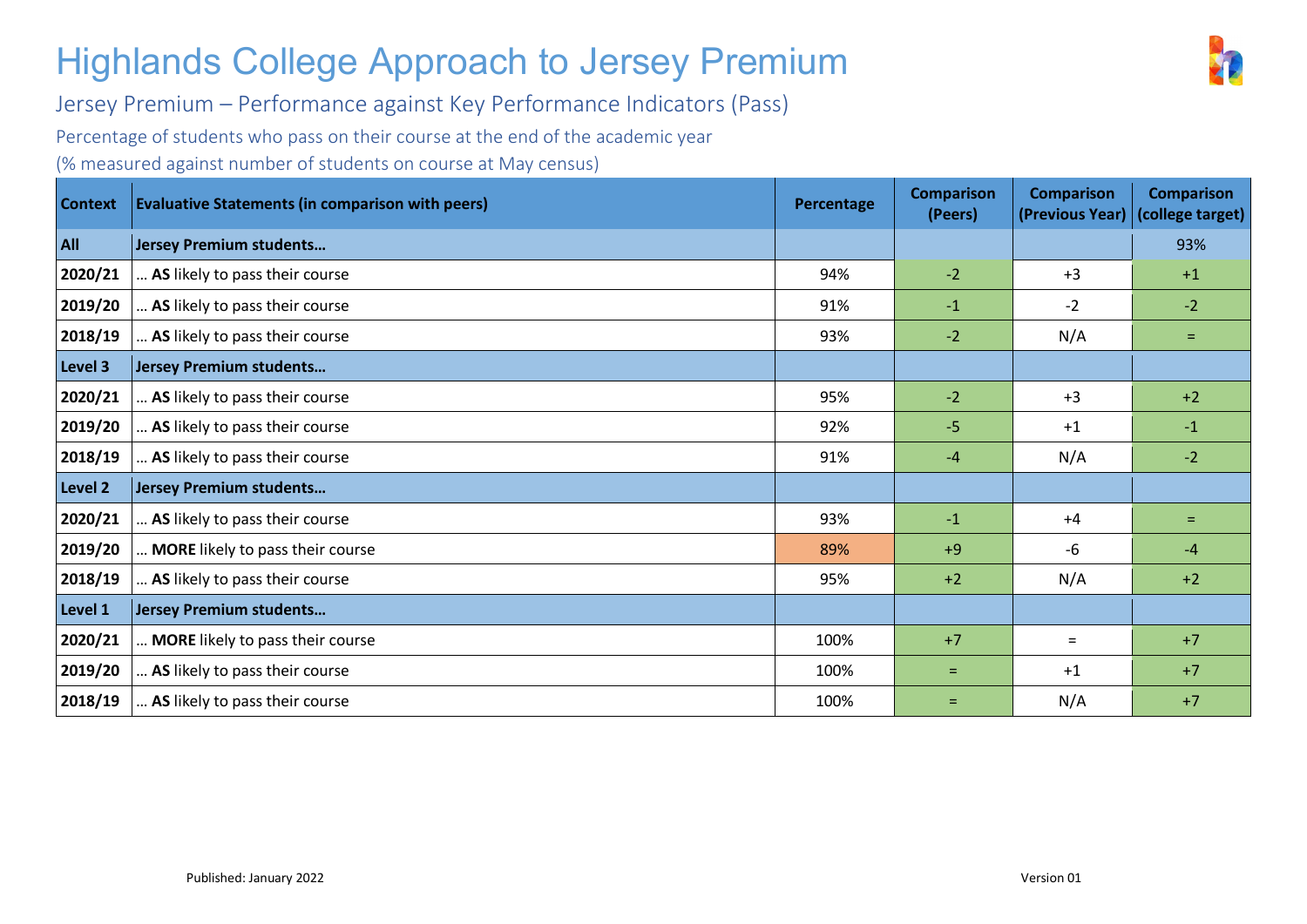Jersey Premium – Performance against Key Performance Indicators (Achievement)

Percentage of students who pass compared to the number of students who started the course

(% measured against number of students on course at November census point)

| <b>Context</b> | <b>Evaluative Statements (in comparison with peers)</b> | Percentage | <b>Comparison</b><br>(Peers) | <b>Comparison</b><br>(Previous Year) | <b>Comparison</b><br>(college target) |
|----------------|---------------------------------------------------------|------------|------------------------------|--------------------------------------|---------------------------------------|
| <b>All</b>     | <b>Jersey Premium students</b>                          |            |                              |                                      | 87%                                   |
| 2020/21        | AS likely to achieve at the end of their course         | 88%        | $-3$                         | $+3$                                 | $+1$                                  |
| 2019/20        | AS likely to achieve at the end of their course         | 85%        | $=$                          | $-1$                                 | $-2$                                  |
| 2018/19        | AS likely to achieve at the end of their course         | 86%        | $-4$                         | N/A                                  | $-1$                                  |
| Level 3        | <b>Jersey Premium students</b>                          |            |                              |                                      |                                       |
| 2020/21        | AS likely to achieve at the end of their course         | 88%        | $-5$                         | $-2$                                 | $+1$                                  |
| 2019/20        | AS likely to achieve at the end of their course         | 90%        | $=$                          | $+3$                                 | $+3$                                  |
| 2018/19        | AS likely to achieve at the end of their course         | 87%        | $-5$                         | N/A                                  | $=$                                   |
| Level 2        | <b>Jersey Premium students</b>                          |            |                              |                                      |                                       |
| 2020/21        | AS likely to achieve at the end of their course         | 87%        | $+3$                         | $+7$                                 | $=$                                   |
| 2019/20        | AS likely to achieve at the end of their course         | 80%        | $+4$                         | -6                                   | $-7$                                  |
| 2018/19        | AS likely to achieve at the end of their course         | 86%        | $+1$                         | N/A                                  | $-1$                                  |
| Level 1        | <b>Jersey Premium students</b>                          |            |                              |                                      |                                       |
| 2020/21        | MORE likely to achieve at the end of their course       | 100%       | $+10$                        | $+8$                                 | $+13$                                 |
| 2019/20        | AS likely to achieve at the end of their course         | 92%        | -4                           | $+3$                                 | $+5$                                  |
| 2018/19        | AS likely to achieve at the end of their course         | 89%        | -3                           | N/A                                  | $+2$                                  |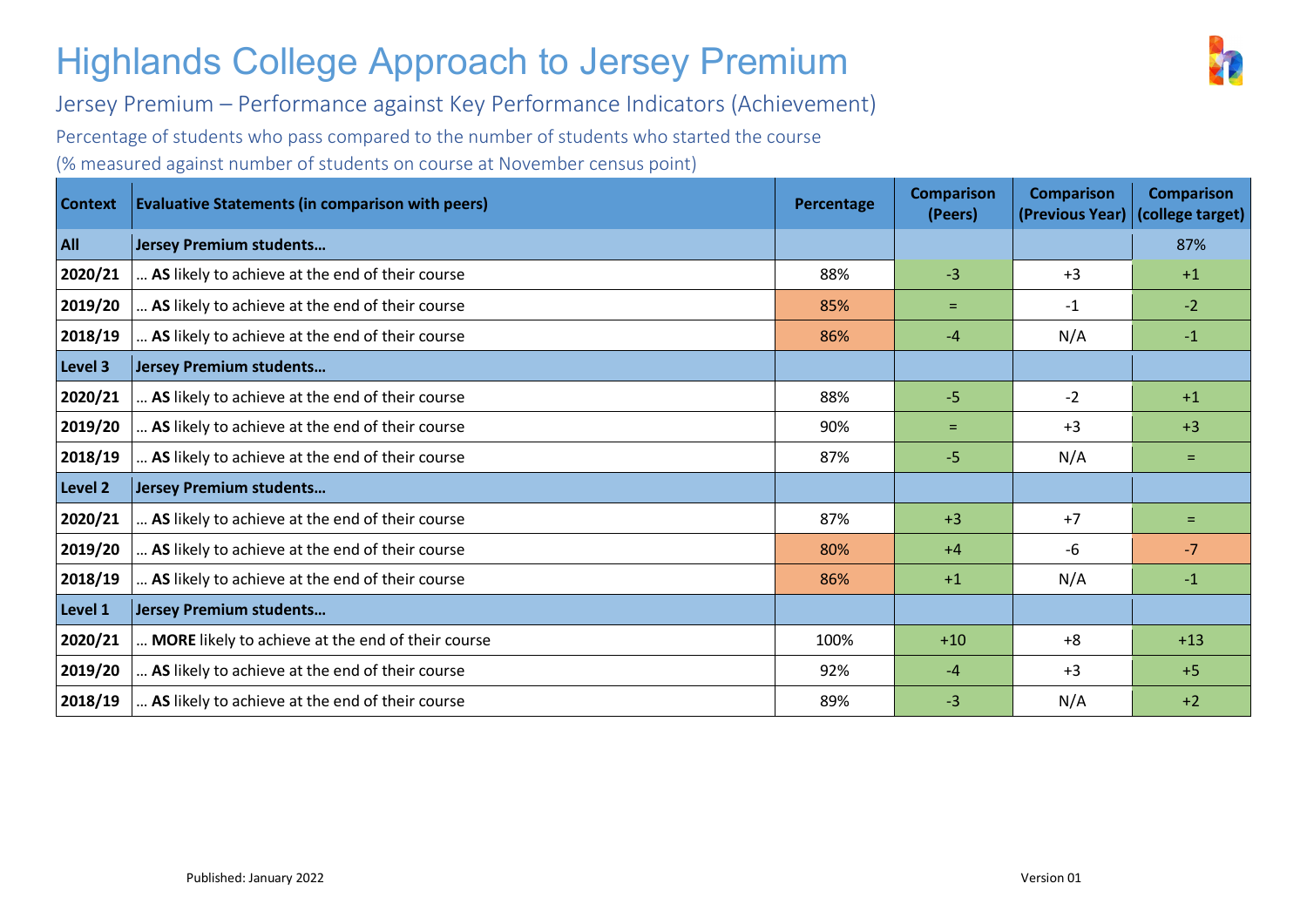

Jersey Premium – Performance against Key Performance Indicators (Positive Destinations)

Percentage of students who progress to a positive destination at the end of their course

(Positive destinations include – progression to next level (FE/HE and full time employment)

| <b>Context</b> | <b>Evaluative Statements (in comparison with peers)</b>                      | Percentage | <b>Comparison</b><br>(Peers) | <b>Comparison</b><br>(Previous Year) | <b>Comparison</b><br>(college target) |
|----------------|------------------------------------------------------------------------------|------------|------------------------------|--------------------------------------|---------------------------------------|
| All            | Jersey Premium students                                                      |            |                              |                                      | 90%                                   |
| 2020/21        | AS likely to progress to a positive destination at the end of their course   | 81%        | $-5$                         | $-2$                                 | $-9$                                  |
| 2019/20        | AS likely to progress to a positive destination at the end of their course   | 83%        | $=$                          | $-12$                                | $-7$                                  |
| 2018/19        | AS likely to progress to a positive destination at the end of their course   | 95%        | $-1$                         | N/A                                  | $+5$                                  |
| Level 3        | Jersey Premium students                                                      |            |                              |                                      |                                       |
| 2020/21        | AS likely to progress to a positive destination at the end of their course   | 83%        | $-3$                         | $-1$                                 | $-7$                                  |
| 2019/20        | AS likely to progress to a positive destination at the end of their course   | 84%        | $=$                          | $-13$                                | $-6$                                  |
| 2018/19        | AS likely to progress to a positive destination at the end of their course   | 97%        | $=$                          | N/A                                  | $+7$                                  |
| Level 2        | Jersey Premium students                                                      |            |                              |                                      |                                       |
| 2020/21        | LESS likely to progress to a positive destination at the end of their course | 71%        | $-10$                        | $-7$                                 | $-19$                                 |
| 2019/20        | LESS likely to progress to a positive destination at the end of their course | 78%        | $-14$                        | $=$                                  | $-12$                                 |
| 2018/19        | AS likely to progress to a positive destination at the end of their course   | 92%        | $-2$                         | N/A                                  | $+2$                                  |
| Level 1        | Jersey Premium students                                                      |            |                              |                                      |                                       |
| 2020/21        | AS likely to progress to a positive destination at the end of their course   | 100%       | $+3$                         | $=$                                  | $+10$                                 |
| 2019/20        | MORE likely to progress to a positive destination at the end of their course | 100%       | $+14$                        | $=$                                  | $+10$                                 |
| 2018/19        | AS likely to progress to a positive destination at the end of their course   | 100%       | $+5$                         | N/A                                  | $+10$                                 |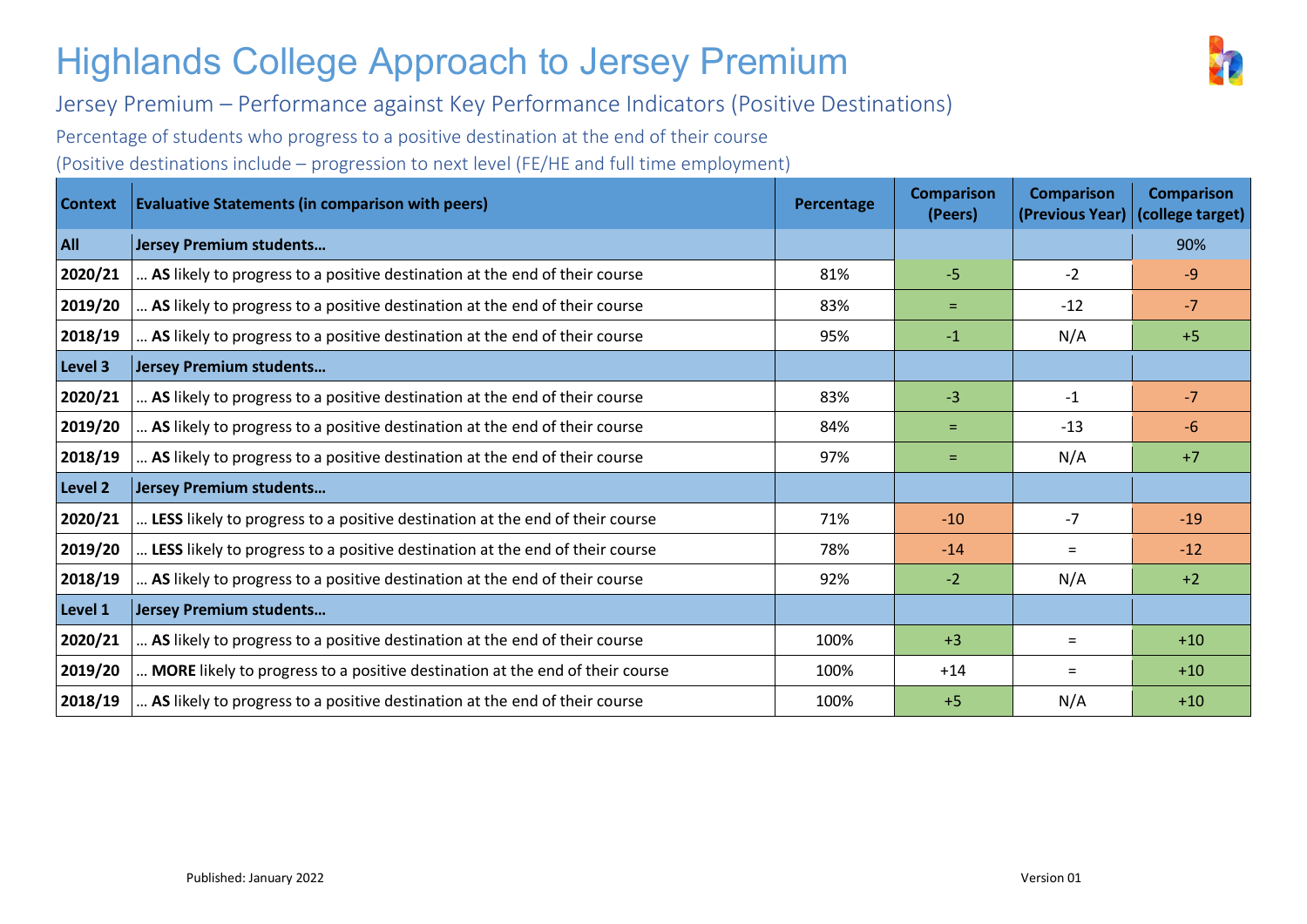

Jersey Premium – Performance against Key Performance Indicators (Level 3: Value-Added)

Percentage of students who achieve on/above their target grade for their Level 3 Vocational Qualification

(Students achieving their target grade indicates they are performing in the top 25% of students nationally)

| <b>Context</b> | <b>Evaluative Statements (in comparison with peers)</b> | Percentage | <b>Comparison</b><br>(Peers) | <b>Comparison</b> | <b>Comparison</b><br>(Previous Year) (college target) |
|----------------|---------------------------------------------------------|------------|------------------------------|-------------------|-------------------------------------------------------|
| Level 3        | Jersey Premium students                                 |            |                              |                   | 80%                                                   |
| 2020/21        | AS likely to achieve their target grade                 | 62%        |                              | $+17$             | $-18$                                                 |
| 2019/20        | LESS likely to achieve their target grade               | 45%        | $-10$                        | $-2$              | $-35$                                                 |
| 2018/19        | LESS likely to achieve their target grade               | 47%        | $-9'$                        | N/A               | $-33$                                                 |

#### Percentage of students who achieve more than 1 grade below their target grade for their Level 3 Vocational Qualification (Students achieving more than 1 grade below their target grade indicates they are performing in the bottom 25% of students nationally)

| <b>Context</b> | <b>Evaluative Statements (in comparison with peers)</b>         | Percentage | <b>Comparison</b><br>(Peers) | <b>Comparison</b><br>(Previous Year) (college target) | <b>Comparison</b> |
|----------------|-----------------------------------------------------------------|------------|------------------------------|-------------------------------------------------------|-------------------|
| Level 3        | Jersey Premium students                                         |            |                              |                                                       | Less than 10%     |
| 2020/21        | AS likely to achieve more than 1 grade below their target grade | 14%        |                              | $+20$                                                 | $+4$              |
| 2019/20        | MORE likely to achieve more than 1 grade below target grade     | 34%        | $+8$                         | $-12$                                                 | $+24$             |
| 2018/19        | AS likely to achieve more than 1 grade below their target grade | 22%        | $+1$                         | N/A                                                   | $+12$             |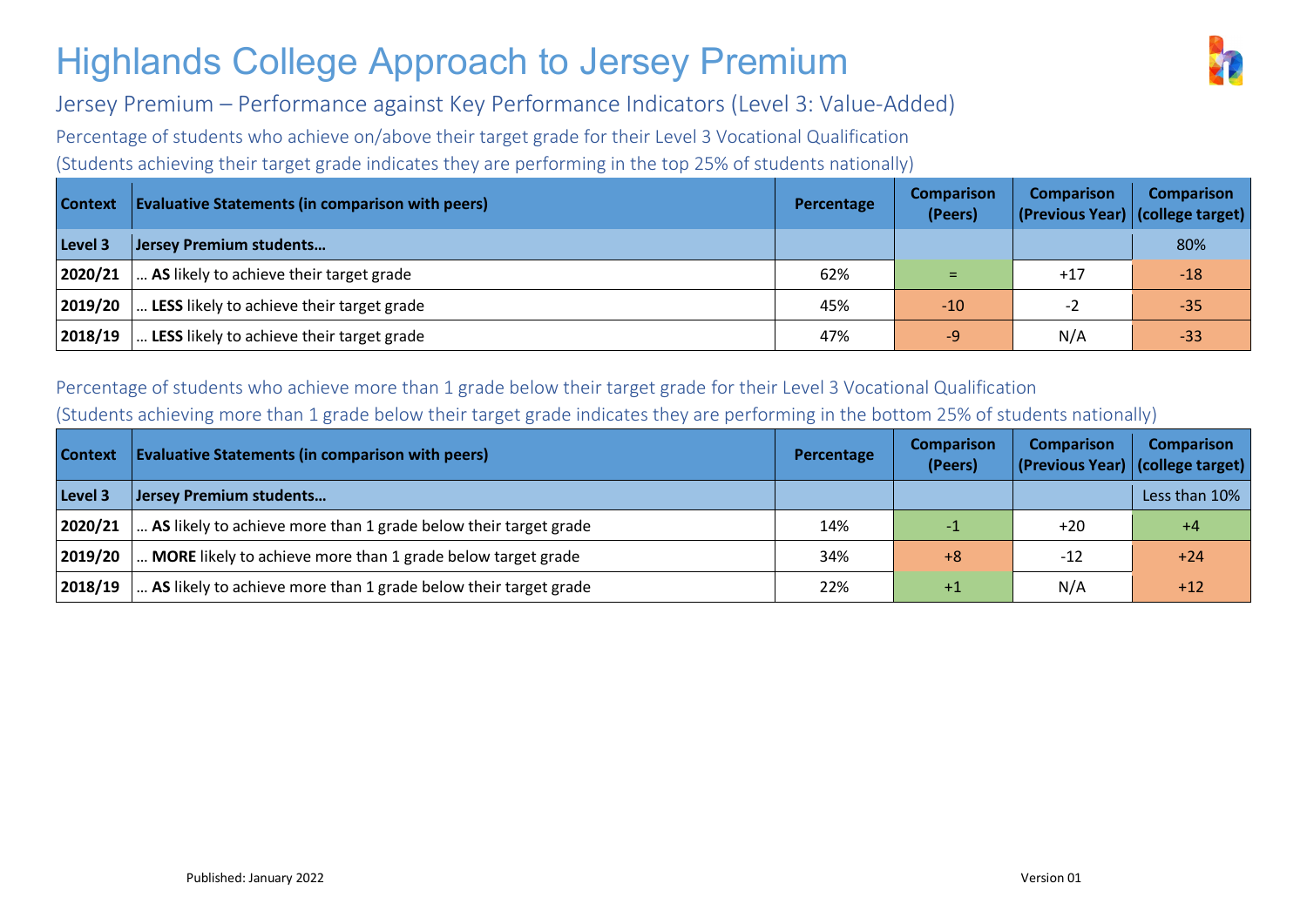

Jersey Premium – Performance against Key Performance Indicators (Level 2: Value-Added)

Level 2, Value-Added – Percentage of students who achieve on/above their target grade for the Jersey Progression Qualification (JPQ) (Target grades are set at a Merit for graded qualifications)

| <b>Context</b>     | <b>Evaluative Statements (in comparison with peers)</b> | Percentage | <b>Comparison</b><br>(Peers) | <b>Comparison</b><br>(Previous Year) | <b>Comparison</b><br>(college target) |
|--------------------|---------------------------------------------------------|------------|------------------------------|--------------------------------------|---------------------------------------|
| Merit+             | <b>Jersey Premium students</b>                          |            |                              |                                      | 75%                                   |
| 2020/21            | AS likely to achieve a Merit+ grade                     | 93%        | $-2$                         | $+8$                                 | $+18$                                 |
| 2019/20            | AS likely to achieve a Merit+ grade                     | 85%        | $-5$                         | $-15$                                | $+10$                                 |
| 2018/19            | AS likely to achieve a Merit+ grade                     | 91%        | $+5$                         | N/A                                  | $+16$                                 |
| <b>Distinction</b> | <b>Jersey Premium students</b>                          |            |                              |                                      |                                       |
| 2020/21            | AS likely to achieve a Distinction grade                | 27%        | $+5$                         | $+5$                                 | N/A                                   |
| 2019/20            | AS likely to achieve a Distinction grade                | 22%        | $+1$                         | $-2$                                 | N/A                                   |
| 2018/19            | AS likely to achieve a Distinction grade                | 24%        | $+2$                         | N/A                                  | N/A                                   |
| Distinction*       | <b>Jersey Premium students</b>                          |            |                              |                                      |                                       |
| 2020/21            | LESS likely to achieve a Distinction* grade             | 22%        | $-12$                        | $+10$                                | N/A                                   |
| 2019/20            | LESS likely to achieve a Distinction* grade             | 12%        | $-9$                         | $-19$                                | N/A                                   |
| 2018/19            | MORE likely to achieve a Distinction* grade             | 31%        | $+7$                         | N/A                                  | N/A                                   |

#### Level 2, Certificate only achievement

#### (Percentage of students who achieve a Certificate qualification rather than a Diploma for the JPQ)

| <b>Context</b> | <b>Evaluative Statements (in comparison with peers)</b> | Percentage | <b>Comparison</b><br>(Peers) | <b>Comparison</b> | <b>Comparison</b><br>(Previous Year) (college target) |
|----------------|---------------------------------------------------------|------------|------------------------------|-------------------|-------------------------------------------------------|
| Merit+         | Jersey Premium students                                 |            |                              |                   | Less than 10%                                         |
| 2020/21        | MORE likely to achieve a Certificate qualification      | 20%        | $+11$                        |                   | $+10$                                                 |
| 2019/20        | MORE likely to achieve a Certificate qualification      | 20%        | $+12$                        | $+20$             | $+10$                                                 |
| 2018/19        | LESS likely to achieve a Certificate qualification      | 0%         |                              | N/A               | $-10$                                                 |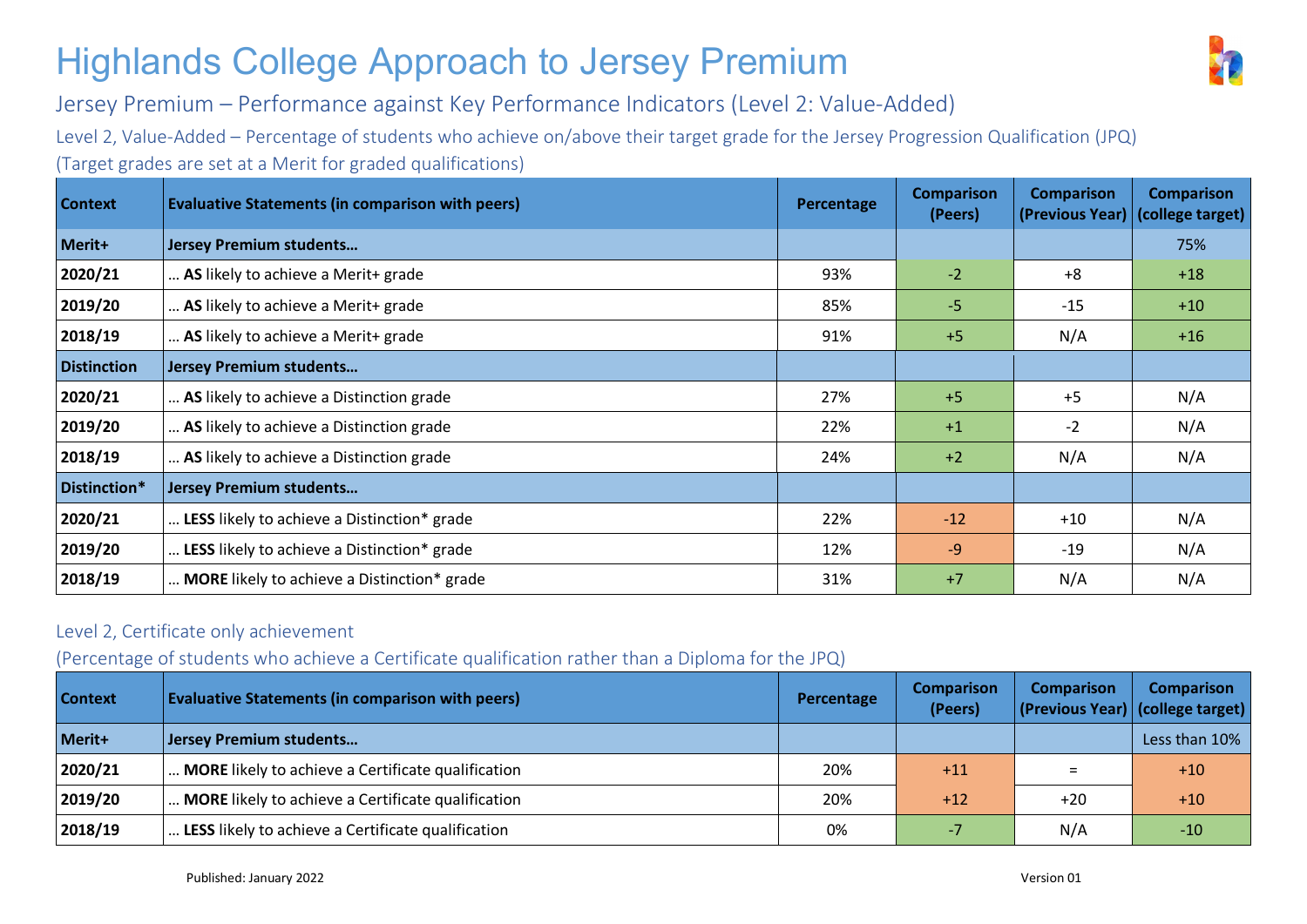

#### Jersey Premium – Performance against Key Performance Indicators (GCSE English & Maths)

GCSE English/Maths Grade Progression

(% of students who progress from D-C/3-4)

| <b>Context</b> | <b>Evaluative Statements (in comparison with peers)</b> | Percentage | <b>Comparison</b><br>(Peers) | <b>Comparison</b><br>(Previous Year) (college target) | <b>Comparison</b> |
|----------------|---------------------------------------------------------|------------|------------------------------|-------------------------------------------------------|-------------------|
| <b>English</b> | <b>Jersey Premium students</b>                          |            |                              |                                                       | 66%               |
| 2020/21        | LESS likely to progress +1 grade                        | 67%        | $-16$                        | $-1$                                                  | $+1$              |
| 2019/20        | LESS likely to progress +1 grade                        | 68%        | $-19$                        | $+9$                                                  | $+2$              |
| 2018/19        | LESS likely to progress +1 grade                        | 59%        | $-32$                        | N/A                                                   | $-7$              |
| <b>Maths</b>   | <b>Jersey Premium students</b>                          |            |                              |                                                       | 40%               |
| 2020/21        | LESS likely to progress +1 grade                        | 42%        | $-26$                        |                                                       | $+2$              |
| 2019/20        | LESS likely to progress +1 grade                        | 22%        | $-6$                         | $+64$                                                 | $-18$             |
| 2018/19        | LESS likely to progress +1 grade                        | 0%         | $-16$                        | N/A                                                   | $-40$             |

#### English and Maths Progression (Quality of Student Experience)

(% of students who agree with the statements in the QDP Survey)

| <b>English</b> | Jersey Premium students                          |     |       |       | 90%   |
|----------------|--------------------------------------------------|-----|-------|-------|-------|
| 2020/21        | AS likely to agree they are making good progress | 76% | -3    | $+16$ | $-14$ |
| 2019/20        | AS likely to agree they are making good progress | 60% | -8    |       | $-40$ |
| <b>Maths</b>   |                                                  |     |       |       | 90%   |
| 2020/21        | AS likely to agree they are making good progress | 77% | $=$   | $+22$ | $-23$ |
| 2019/20        | AS likely to agree they are making good progress | 55% | $-13$ |       | $-45$ |